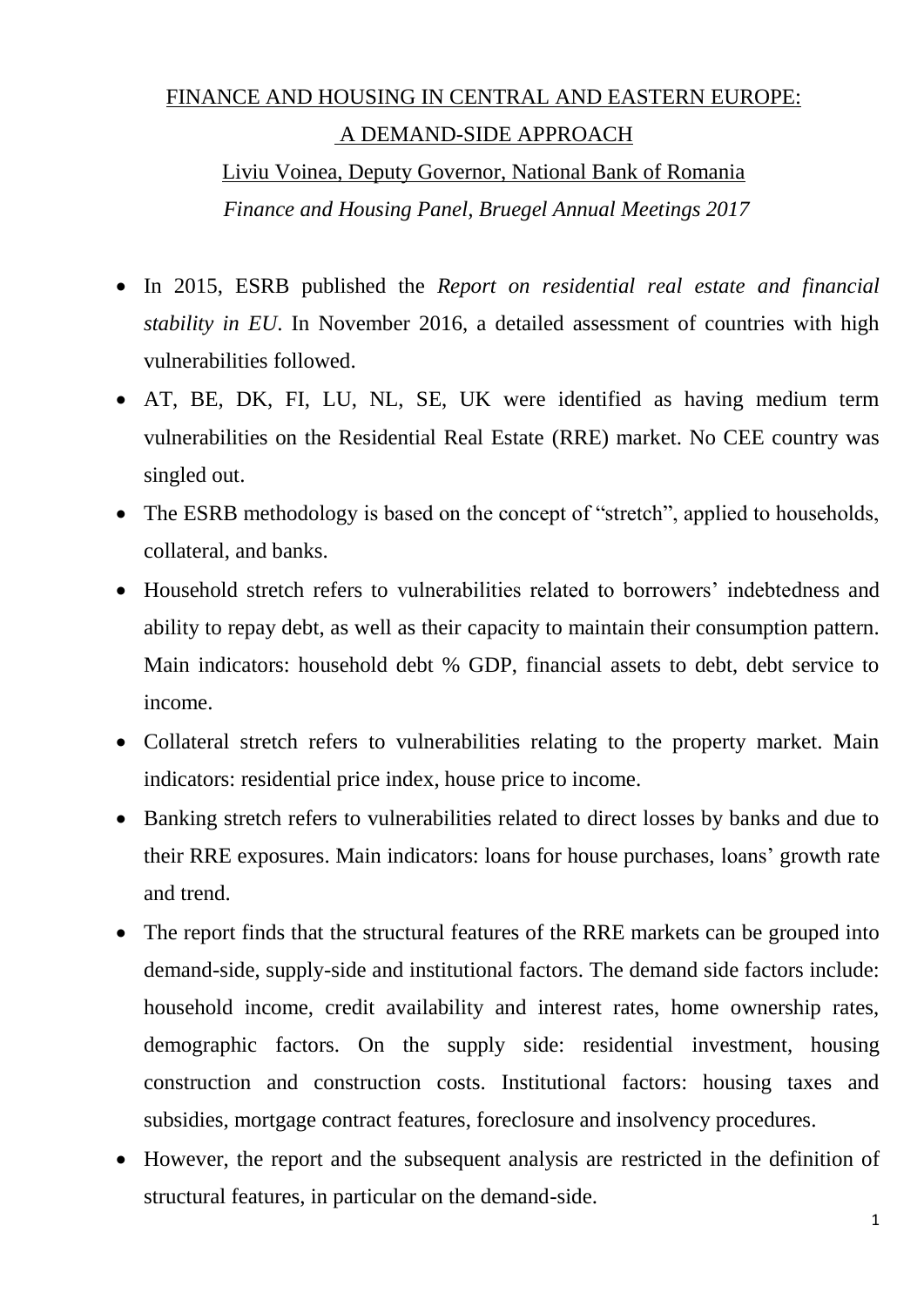- Financial stability is seen in the narrow sense of households being able to repay loans, and banks being exposed to the risk of non-performing loans, mainly because of sharp changes in the house prices. Much emphasis is put on the flow and on trends, and little attention is being paid to the stock.
- I would like to focus on these structural features at households' level, which eventually influence not only the RRE markets but also pose risks to financial stability in a broader sense. The discussion is particularly timely, as residential real estate prices have resumed an upward cycle in the last three years in all EU countries except Greece and Cyprus.
- Ex-communist countries in CEE have high ownership rates (mostly as a result of a policy in the early 90's to sell the state's houses at affordable prices in the urban areas, as well as due to their large share of rural population). (*Figure 1).*
- They also have low households debt to GDP ratios and low household mortgage debt to income ratio (*Figure 2 and 3*). However, these countries started from a very low debt level (practically zero), and they witnessed only one major boom and bust cycle of RRE prices in recent history.
- These combined features seem to spare them of RRE vulnerabilities. But the devil is in details...meaning the structural features of households in CEE.
- My point is that the analysis would benefit from having a broader perspective. We should look beyond the household stretch to household strain, which encompasses more structural factors.
- I would refer to two dimensions of the household strain: quality of living and inequality of income, savings, and access to credit.
- 1. Quality of living:
	- overcrowding CEE countries have the highest concentration of dependent children, and the lowest number of rooms per person (*Figure 4 and 5*);
	- poor living conditions  $-$  CEE countries have the largest share of population living in poor conditions (*Figure 6*);
	- high risk of poverty or social exclusion (*Figure 7*) despite having high ownership rates, CEE countries have high shares of people at risk of poverty or social exclusion (slightly declining after EU integration);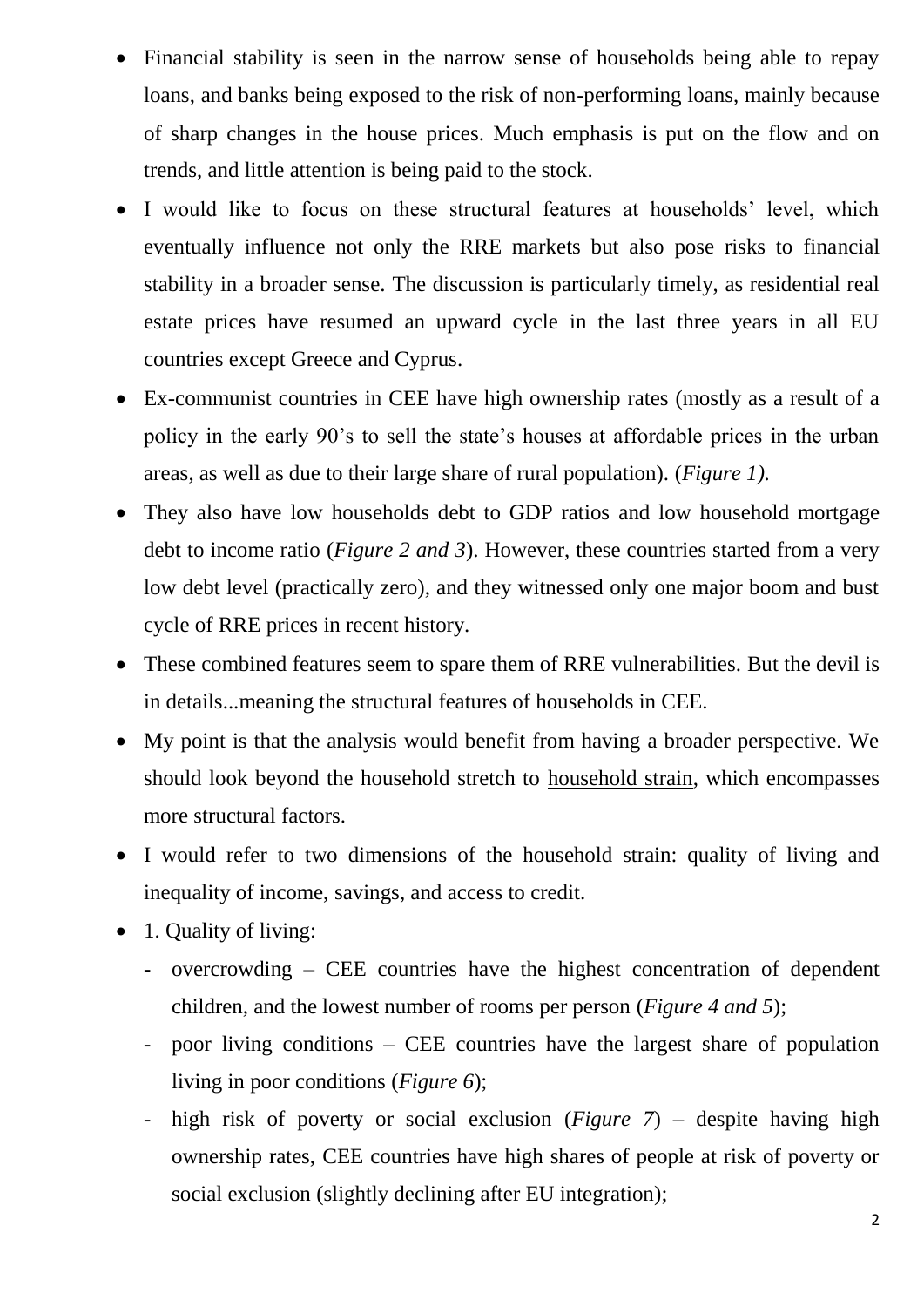- To partially compensate for the low quality of living, and given the social pressure of a high ownership rate, property taxes are relatively low in CEE countries (*Figure 8*);
- Low quality of living creates pressure for new housing, despite financial difficulties to service new loans. It also creates pressure for migration, with longterm implications for financial stability.
- 2. Inequality:
	- Income inequality: Romania, Bulgaria and Czech Republic have the highest Gini coefficient in the EU (*Figure 9*);

- Housing cost overburden: If we adjust for rent-related costs (as CEE countries have high ownership), many CEE countries are on top.

Data on Romania:

- Housing cost overburden is very high for the first quintile, and above EU average for up to the fourth quintile (*Figure* 10);
- Savings behavior: there is a strong asymmetry in the deposits' distribution (83% of depositors have 6.6% of total deposits, while 2.7% depositors have 60% of total deposits) (*Figure 11*);
- Access to mortgages: skewed distribution of access to mortgages (*Figure 12*); less than 1% of the 1<sup>st</sup> quintile, less than 2% of the 2<sup>nd</sup> and 3<sup>rd</sup> quintile. Even in the top quintile the access to mortgage is 12%. Aggravating factors: high share of mortgages in foreign currency (more than 2/3 before the crisis) and at variable rates (more than 90%);
- Inequality data show that a large part of the population cannot afford to buy a new house in the absence of a stock of savings and that at least the first two quintiles of households struggle with the living costs in the houses they currently own;
- Because of the lack of access to bank finance, some low to middle income households resort to loans from non-bank financial institutions (NBFI), which have very high interest rates on very short maturities. This behavior leads to further exclusion from bank-related financial services, because of very high debt servicing costs for the NBFI loans.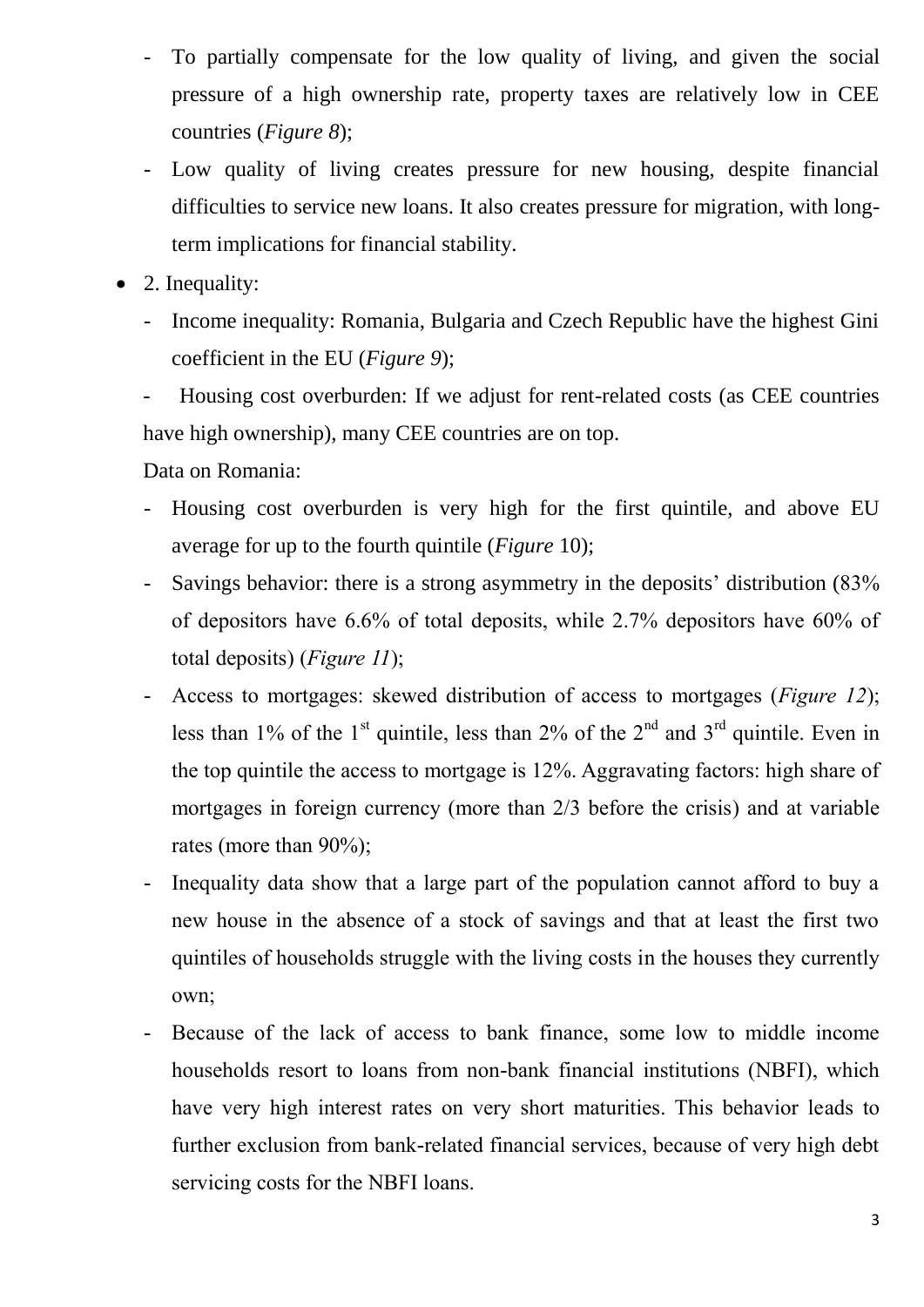- Inequality matters also for the transmission of monetary policy to the economy. For example: marginal propensity to consume, which determine household responses to a change in interest rates, varies with income. Household access to banks or financial markets which is typically limited for low- income households defines who will be directly and indirectly affected by changes in interest rates, and thus who will react more strongly to monetary policy impulses. More generally, household response to changes in monetary conditions depends on each household's income and indebtedness profile; that is, on their disposable income profile. All these variables indicate that two different income distributions can potentially induce many different impacts on the economy for the same monetary policy<sup>1</sup>.
- Access to credit has improved after the crisis, mainly due to lower interest rates (*Figure 13*), income growth (in particular for low-middle income households) and the introduction of a state-guaranteed "First House" program (*Figure 14*) (which mainly compensated for the lack of savings by allowing for a very low advance payment). When "First House" program was changed to allow only local currency guarantees, the share of local currency mortgages skyrocketed (*Figure 15*), reducing the vulnerability of foreign exchange evolution, but increasing the risk of a future interest rate shock on low-middle income households.
- National Bank of Romania introduced a series of macroprudential measures starting from 2004 (*Figure 16*). Yet, macroprudential rules put in place to foster financial stability can affect households unequally. For example, relaxing or tightening access to mortgages through caps on debt-to-value ratios may affect the distribution of household wealth.
- Monetary and macroprudential policies alone cannot address the imbalances in the RRE markets. Policies are needed to address the structural strains in the demand side (at household level), while structural reforms are still needed on the supply side as well.

-

<sup>&</sup>lt;sup>1</sup> Voinea, L. and Monnin, P. (Feb. 2017), "Inequality Should Matter for Central Banks", Blog of the Council on Economic Policies,<https://www.cepweb.org/inequality-should-matter-for-central-banks/>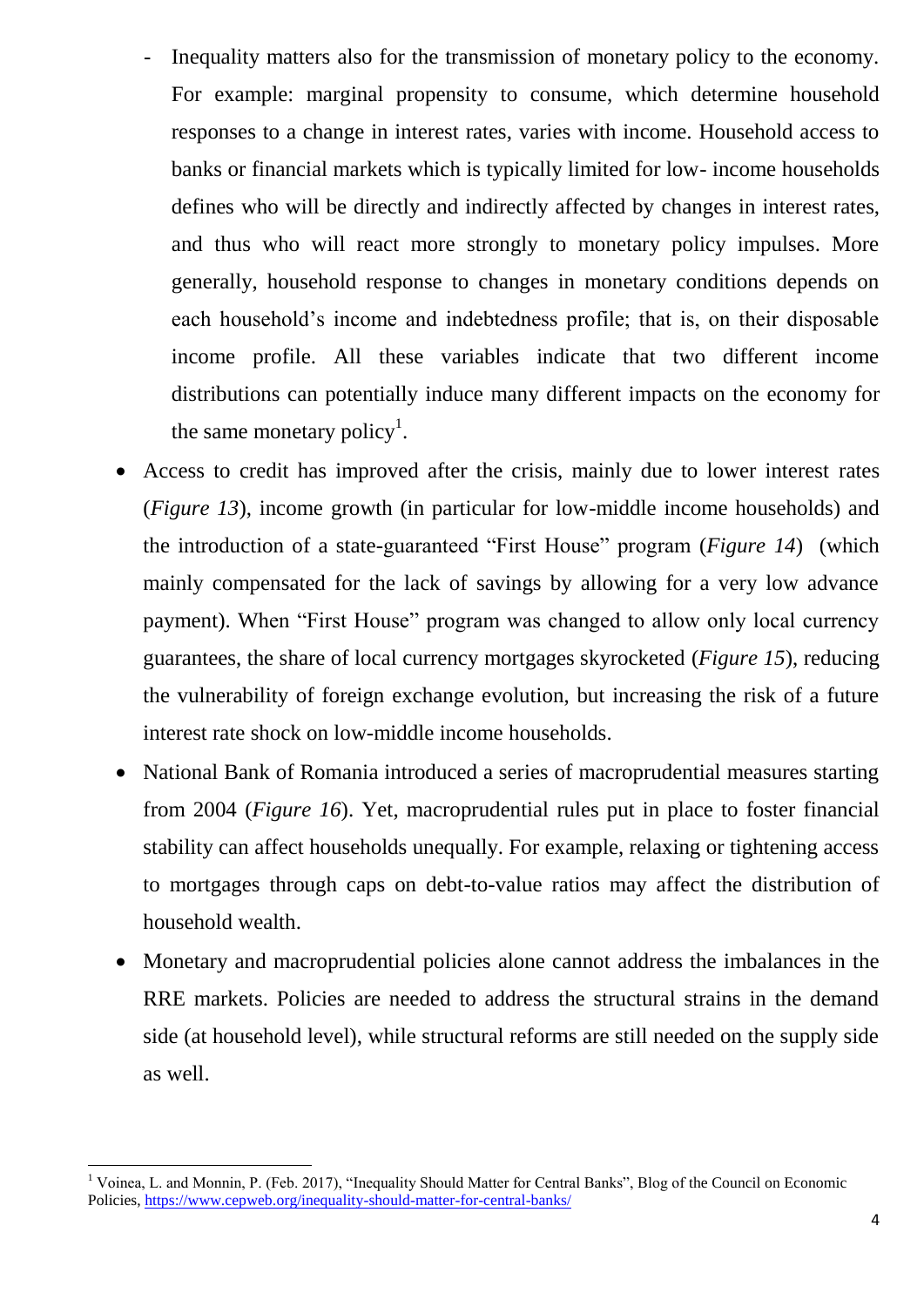

**Figure 1. Home ownership**



*Source: ESRB Report on residential real estate and financial stability in the EU, 2015*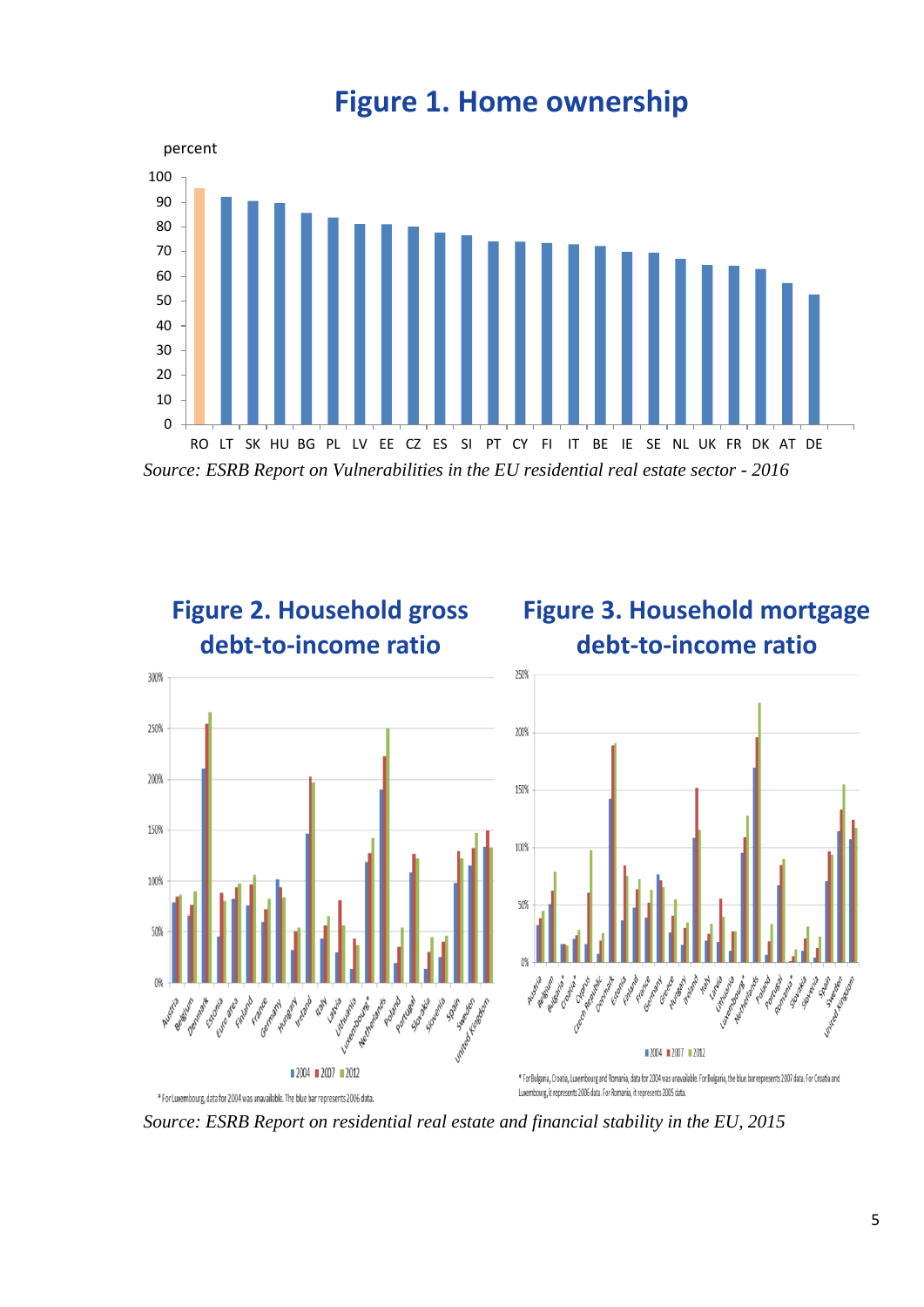# **Figure 4. Overcrowding - Households with dependent children**



*Source: Eurostat*



**Figure 5. Average no. of rooms per person**

*Source: Eurostat*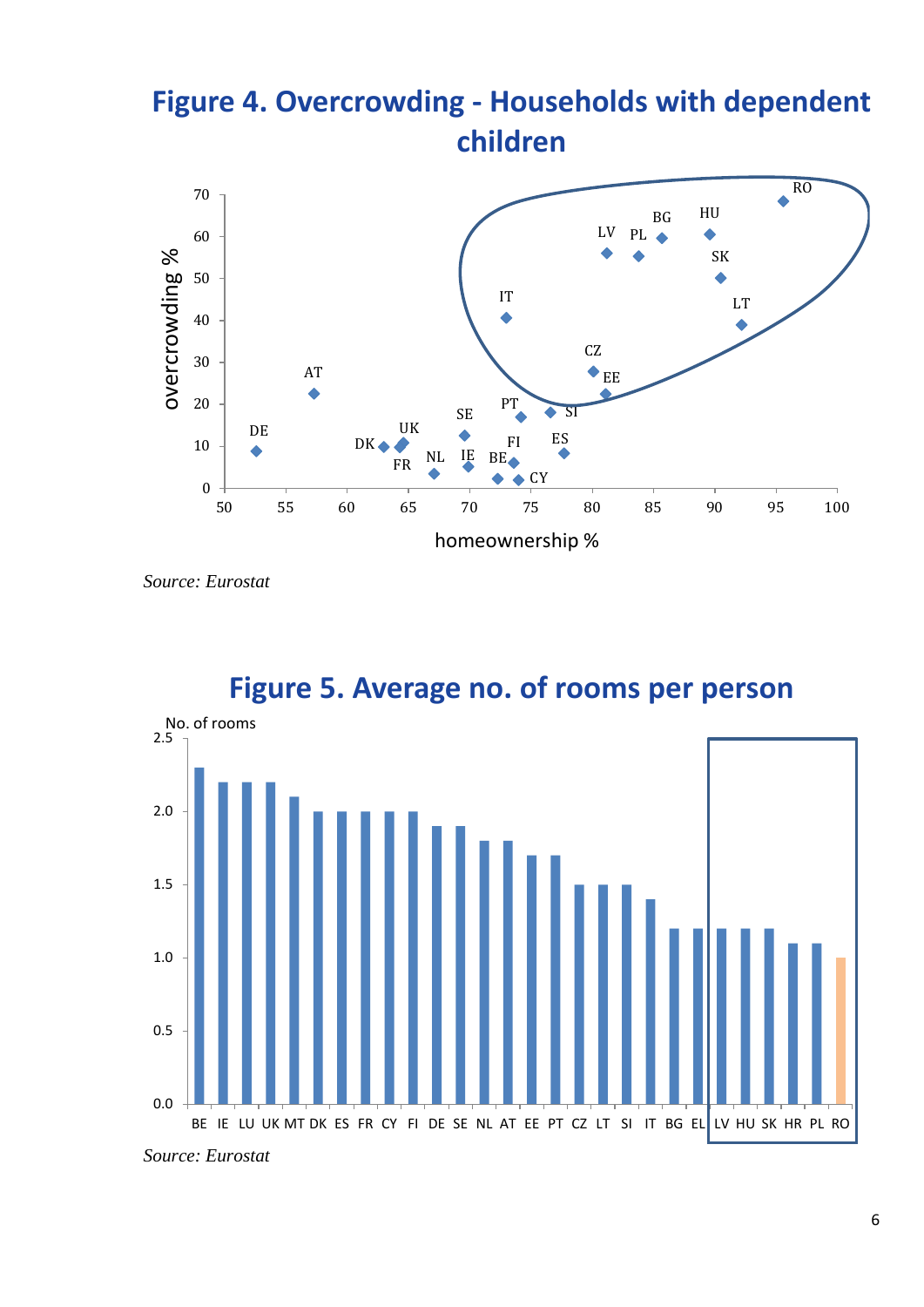### **Figure 6. Population living in poor conditions**



*Source: Eurostat*

# **Figure 7. People at risk of poverty or social exclusion, % total population**



*Source: Eurostat*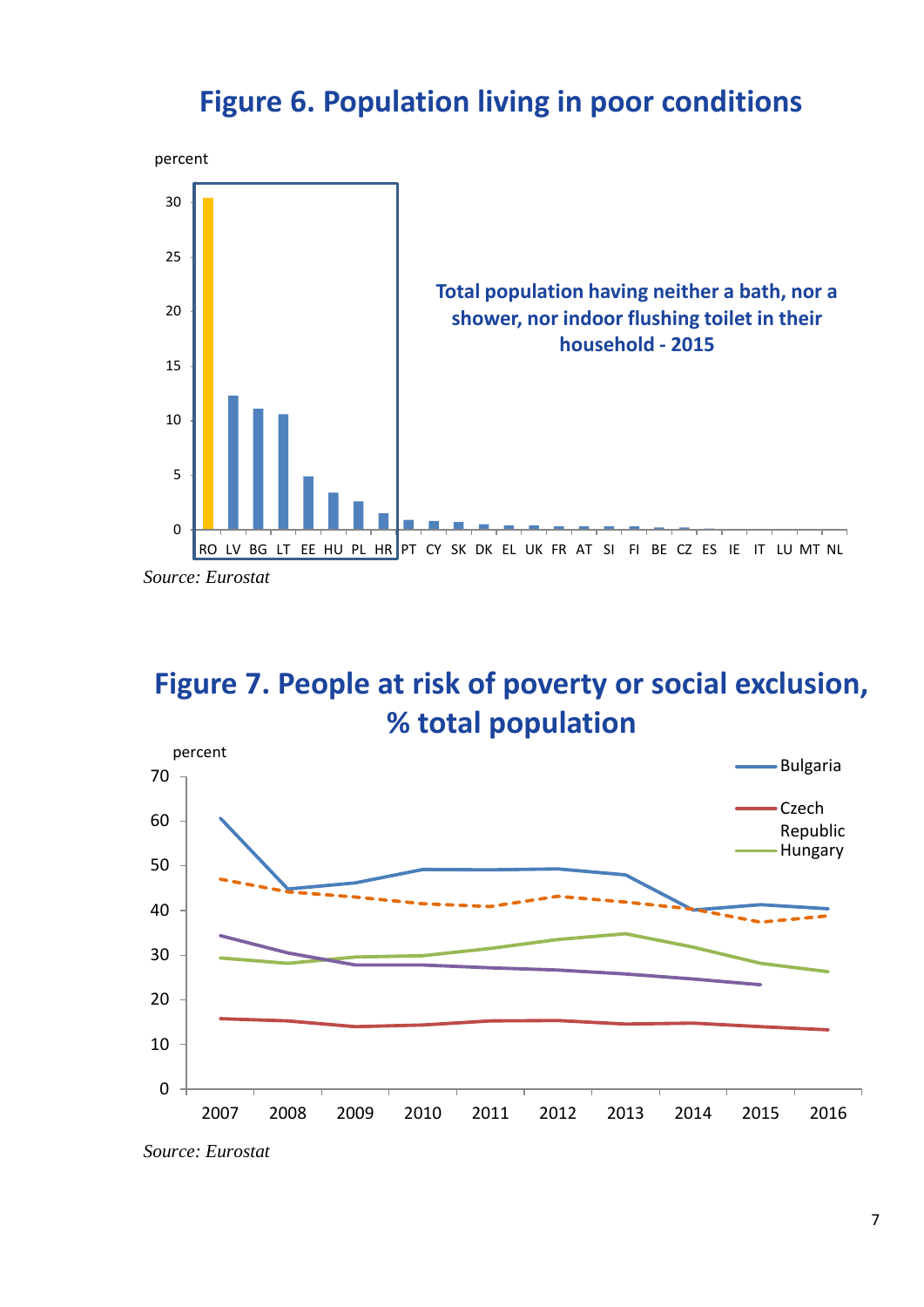

*Source: Eurostat, ESRB Report*

#### **Figure 9. Gini coefficient and GDP per capita, 2015**



*Source: Eurostat*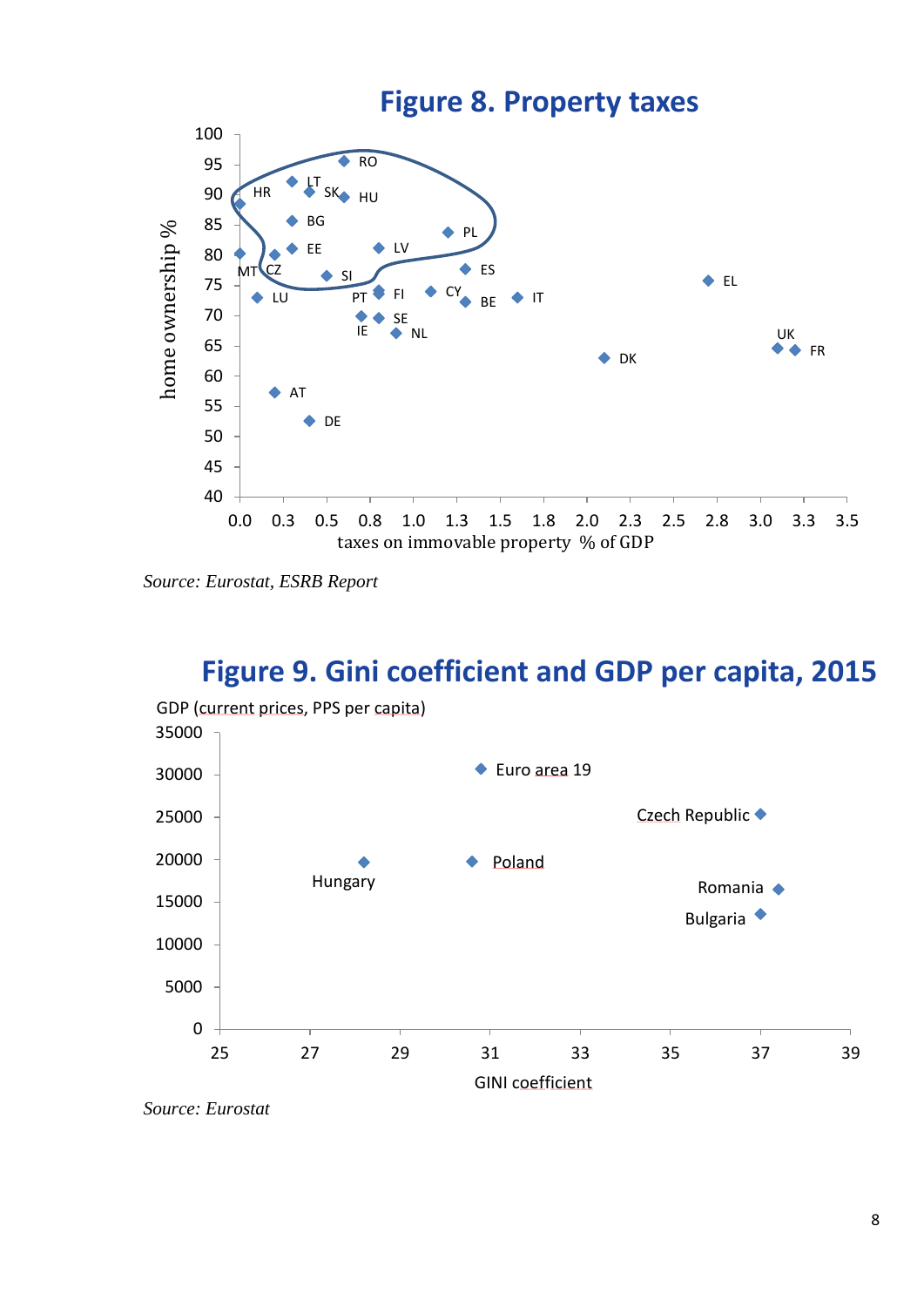#### **Figure 10. Housing cost overburden rate - Romania**



Note: percent of population with costs more than 40 % of disposable income Costs include rental or mortgage interest payments , cost of utilities such as water,

*Source: Eurostat*



#### **Figure 11. Savings behavior in Romania - 2016**

*Source: BDGF*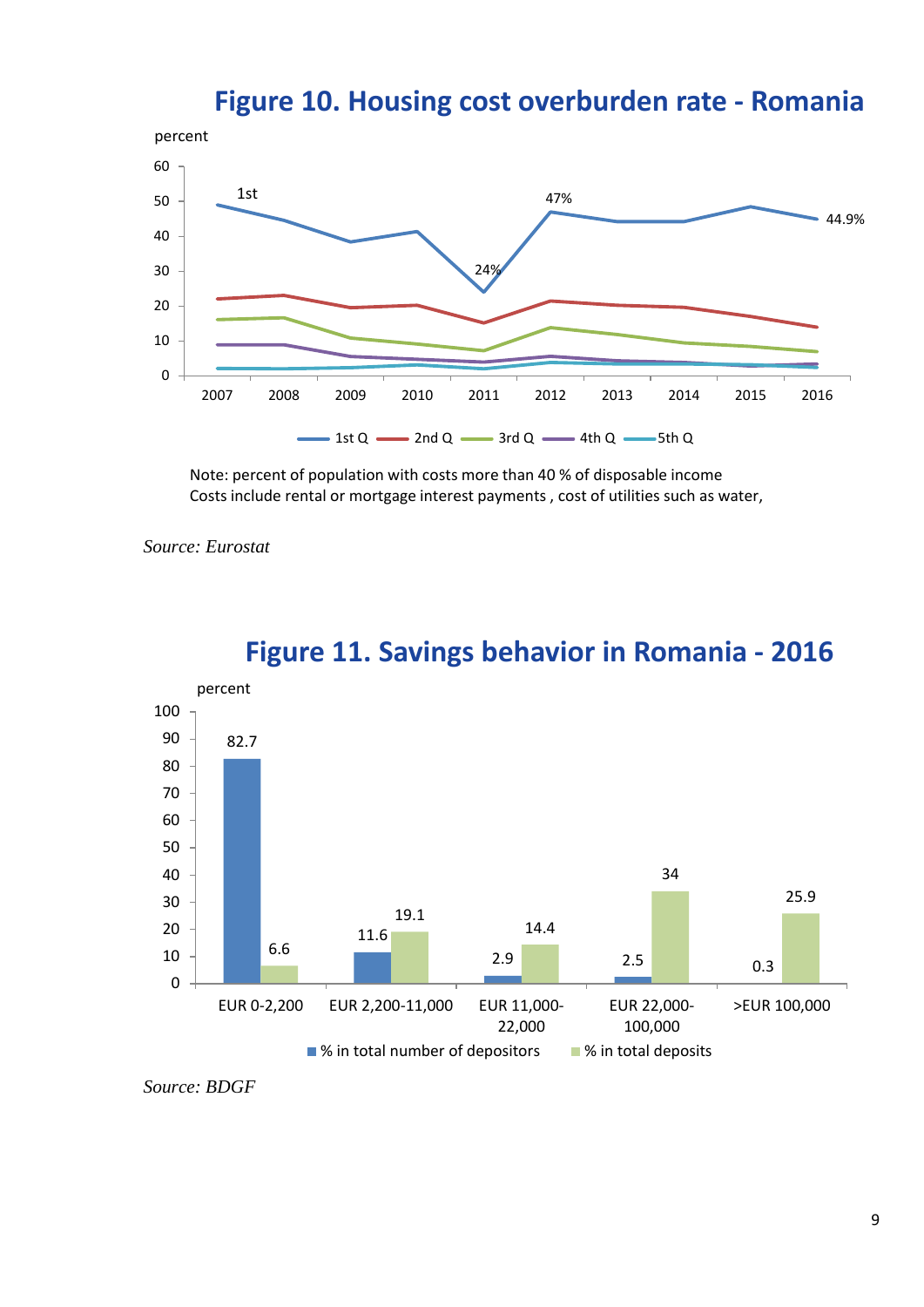

**Figure 12. Access to mortgage loans**

Note: Share of households with mortgage loans in total households, by income quintiles *Source: Ministry of Finance, Central Credit Registry, Credit Bureau*





*Source: Eurostat, NBR, Credit Bureau*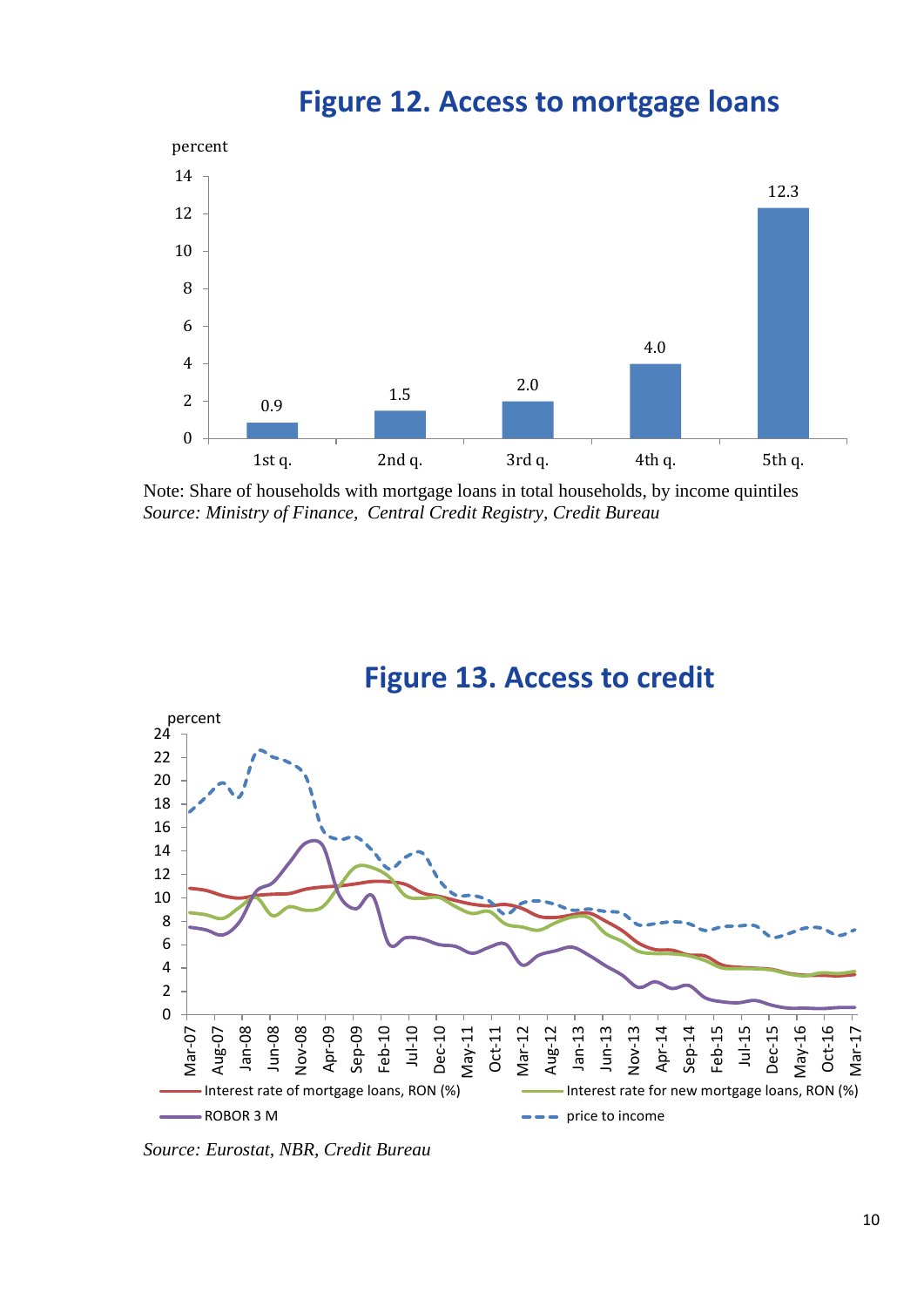

*Source: NBR, FNGCIMM, World Bank Source: NBR, Credit Bureau*